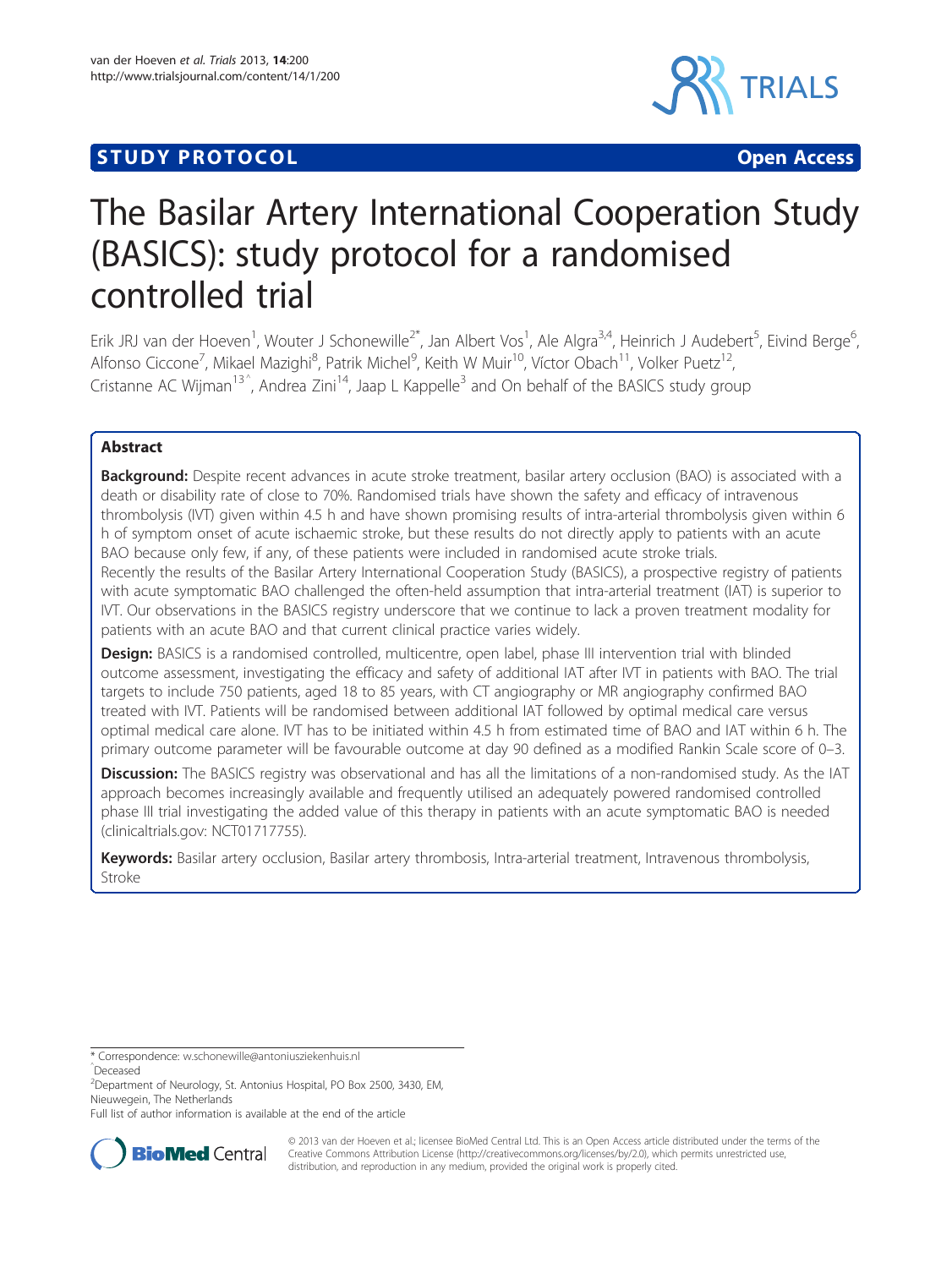#### Background

Stroke is the leading cause of disability in developed countries [[1](#page-6-0)]. Posterior circulation stroke accounts for about 20% of all ischaemic strokes. The basilar artery is the main vessel of the posterior circulation that supplies most of the brainstem and occipital lobes, and part of the cerebellum and thalami. Basilar artery occlusion (BAO) can cause many symptoms such as isolated cranial nerve palsies or hemiplegia, but also a locked-in state or coma. Despite recent advances in acute stroke treatment BAO is associated with death or disability rate of close to 70% [[2\]](#page-6-0).

Randomised trials have shown the safety and efficacy of intravenous thrombolysis given within 4.5 h and promising results of intra-arterial thrombolysis given within 6 h of symptom onset of acute ischaemic stroke [[3](#page-6-0)[-8](#page-7-0)]. Unfortunately these results do not directly apply to patients with an acute BAO because only few, if any, of these patients were included in randomised acute stroke trials. As yet, BAO has not been studied in isolation in randomised clinical trials. Patients with BAO only represent about 5% of all thrombolysed stroke patients [\[9,10](#page-7-0)]. We are aware of only one attempt to perform a randomised treatment trial in patients with an acute BAO, which was terminated prematurely because of poor recruitment [\[11](#page-7-0)]. Case series of patients with BAO found similar outcomes in patients treated with antithrombotic therapy, intravenous thrombolysis (IVT) or intra-arterial treatment (IAT) [[11](#page-7-0),[12](#page-7-0)].

Recently our study group reported the results of the BA-SICS registry, a prospective registry of patients with an acute BAO [\[2](#page-6-0)]. We were not able to identify a statistically significant superior treatment strategy. However the inclusion of >600 patients in the registry over a 5-year period suggests that the performance of a randomised trial in patients with BAO is feasible.

Our observations in the BASICS registry underscore that we continue to lack a proven treatment modality for patients with an acute BAO and that current clinical practice varies widely. Furthermore, the often-held assumption that IAT is superior to IVT in patients with an acute symptomatic BAO is challenged by our data. Although recanalisation rates are consistently higher after IAT as compared to IVT in observational studies, this was not consistently accompanied by improved outcome [[13,14\]](#page-7-0).

The BASICS registry was observational and has all the limitations of a non-randomised study. Reasons for clinicians to select a specific treatment option are more complex than can be captured in the scope of a prospective registry. Multivariable analyses can never adjust completely for systematic differences between treatment groups. A bias towards a more aggressive treatment approach in patients who were thought to have a worse prognosis may have influenced the outcome in the IAT group and relinquishing both IVT and IAT in patients with a severe deficit may have been an expression of a more palliative approach. Crossover to another treatment group because of clinical worsening or lack of treatment response was not taken into account. There may have been unmeasured variables relevant to outcome that were imbalanced between groups.

As the IAT approach becomes increasingly available and frequently utilized an adequately powered large randomised controlled phase III trial investigating the added value of this therapy in patients with an acute symptomatic BAO is needed.

#### **Methods**

BASICS is a multicentre, open label, randomised, controlled, phase III trial comparing optimal medical care with best intra-arterial therapy in patients with BAO who were treated with intravenous thrombolysis. A total of 750 patients will be included. Followup will continue until 1 year after inclusion of the last patient.

#### Enrollment criteria

Patients can be enrolled in the study if the following criteria have been met:

- 1. symptoms and signs compatible with ischaemia in the basilar artery territory and an National Institutes of Health Stroke Scale (NIHSS) ≥10 at time of randomisation;
- 2. BAO confirmed by CTA or MRA;
- 3. aged 18 to 85 years;
- 4. initiation of IV rt-PA within 4.5 h of estimated time of BAO. Estimated time of BAO is defined as time of onset of acute symptoms consistent with the clinical diagnosis of basilar artery occlusion or if not known last time patient was seen normal prior to onset of these symptoms, hence time from symptom onset can be considerably longer than 4.5 h;
- 5. initiation of IA therapy should be feasible within 6 h of estimated time of BAO;
- 6. informed consent.

Patients will be excluded from the study in case of:

- 1. pre-existing dependency with a modified Rankin scale (mRS)  $\geq 3$ ;
- 2. female of childbearing potential who is known to be pregnant or lactating or who has a positive pregnancy test on admission;
- 3. need for haemodialysis or peritoneal dialysis;
- 4. other serious, advanced or terminal illness;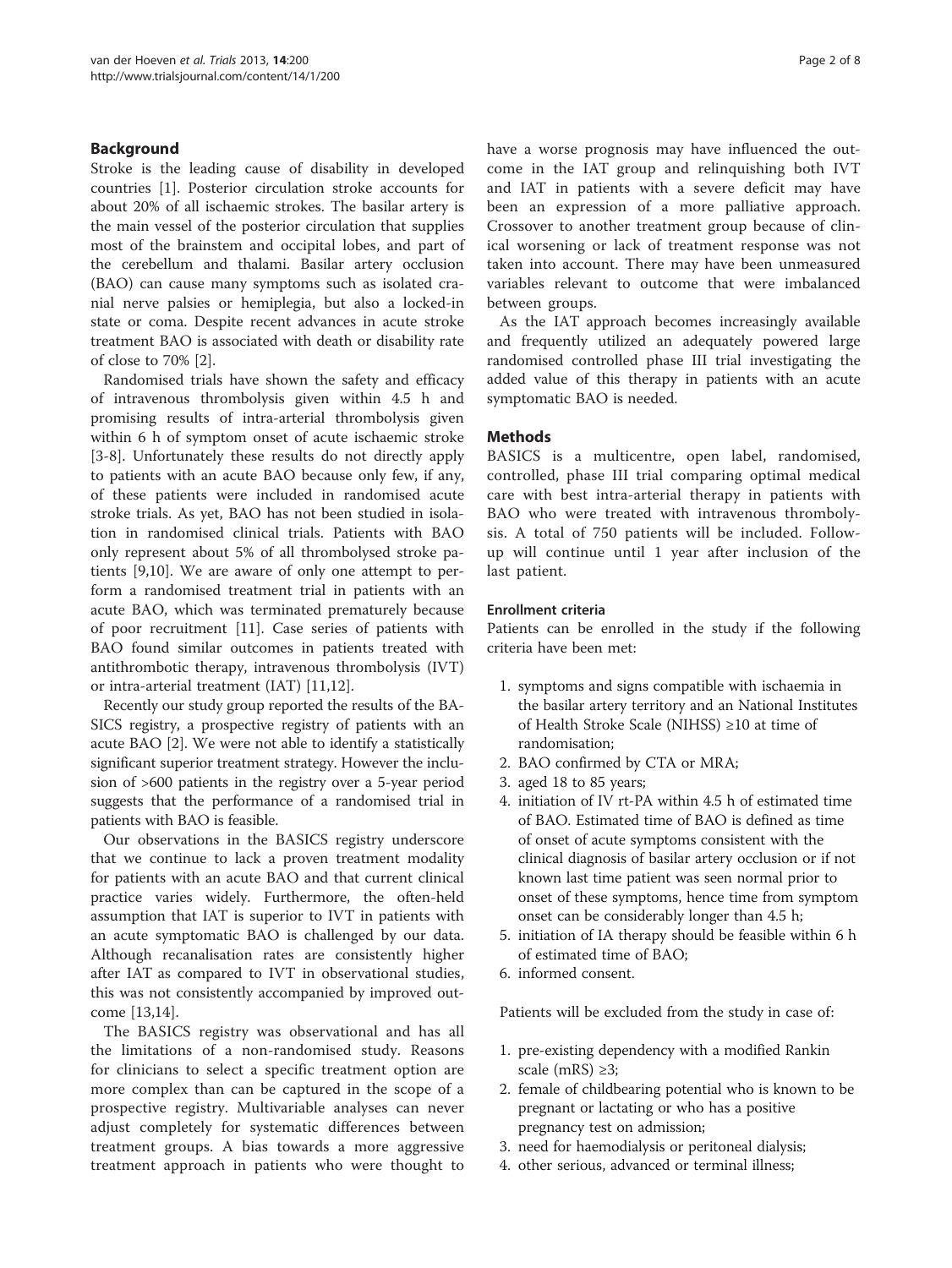- 5. any other condition that the investigator feels would pose a significant hazard to the patient if IA therapy is initiated;
- 6. current participation in another research drug treatment protocol (patient cannot start another experimental agent until after 90 days);
- 7. lesion consistent with haemorrhage of any degree on neuroimaging;
- 8. significant cerebellar mass effect or acute hydrocephalus on neuroimaging;
- 9. bilateral extended brainstem ischaemia on neuroimaging.

#### Study procedures

Based on the experience in the BASICS registry an estimated 40% to 50% of patients will present in community hospitals with subsequent referral to an intervention centre. Community hospitals should be encouraged to initiate IVT prior to transfer according to the 'drip and ship' principle. Intubation prior to transfer should be strongly encouraged in any subject deemed unstable or at high risk of aspiration. If sedation is needed, short acting drugs, like propofol (di-isopropylfenol) should be given to avoid interference with the neurological examination upon arrival at the intervention centre. A diagnostic neuroimaging screening with CT/CTA or MRI/MRA confirming the presence of BAO and the absence of imaging exclusion criteria, and a NIHSS of 10 or more will be used to identify patients eligible for the trial.

In case of an increase in NIHSS by  $\geq$ 5 points during transfer and in any comatose subject a repeat CT scan of the brain should be performed prior to randomisation to exclude intracranial hemorrhage. In those patients in whom BAO is assessed prior to transfer a repeat CTA should be performed prior to randomisation in the intervention centre to reassess basilar artery patency in case of an improvement in NIHSS by ≥5 points during transfer or a time delay beyond 2 h after initial confirmation of BAO and in any comatose subject.

#### Randomisation

After obtaining informed consent patients will be randomised into one of the two treatment arms. Patients are randomised by a secure link to a central randomisation database. Randomisation will be stratified for stroke severity (NIHSS score <20 versus ≥20), for centre and for time of symptom onset (within 4.5 h of symptom onset versus beyond 4.5 h of symptom onset, but within 4.5 h of estimated time of BAO).

#### Registry of patients with BAO who are not randomised

To evaluate a possible selection bias of patients included in the trial, participating centres are obliged to enter all

patients with acute symptomatic BAO presenting at their centre who are treated with IVT or IAT but who are not randomised, in a registry. Data are collected on patient characteristics, time to treatment, eligibility, reason for non-inclusion and type of treatment.

#### Treatment

One of the guiding principles of the BASICS trial is rapid initiation of thrombolytic therapy to an eligible subject to provide maximal benefit. To minimize any delay in the administration of a proven effective therapy (that is, IV rt-PA), the standard dose of open-label IV rt-PA (0.9 mg/kg; 90 mg maximum) is initiated prior to enrolment and randomisation in the trial if standard eligibility criteria are met.

Patients treated with IVT within 4.5 h of first symptom onset, and those who are treated beyond 4.5 h of first symptom onset, but within 4.5 h of estimated time of BAO, will be regarded as two pre-specified subgroups for secondary analysis. In patients treated beyond 4.5 h of symptom onset, informed consent needs to be obtained prior to initiation of IVT.

IA therapy has to be initiated within 6 h of estimated time of BAO. Endovascular treatment will be performed by an experienced interventional radiologist with a track record of at least 10 intra-arterial interventions both in the middle cerebral and basilar artery in the last 2 years. If an appropriate thrombus or residual stenosis is identified, the choice of IA strategy will be made by the treating neurointerventionalist.

#### **Objectives**

The primary objective of the trial is to evaluate the efficacy of additional IAT in patients with BAO treated with IVT, in terms of favourable outcome at 90 days, defined as a modified Rankin score of 0–3.

Secondary analysis will compare outcome in the following pre-defined subgroups: patients with a baseline NIHSS of 10–19, and those with a baseline NIHSS of  $\geq$  20.

Patients treated with IVT within 4.5 h of first symptom onset, and those treated beyond 4.5 h of first symptom onset within 4.5 h of estimated time of BAO.

Secondary objectives are safety evaluation of a combined IV/IA approach compared with IV rt-PA alone, evaluation of the safety and efficacy of mechanical devices as part of a combined IV/IA approach and evaluation of efficacy of a combined IV/IA approach compared with IV rt-PA alone in terms of a favourable outcome on other clinical and radiological measures. Other clinical and radiological measures for evaluation of efficacy will be: (1) Excellent outcome defined as a mRS of 0–2 at day 90 and 1 year; (2) mRS - not dichotomized at day 90 and 1 year; (3) EQ-5D at day 90 and 1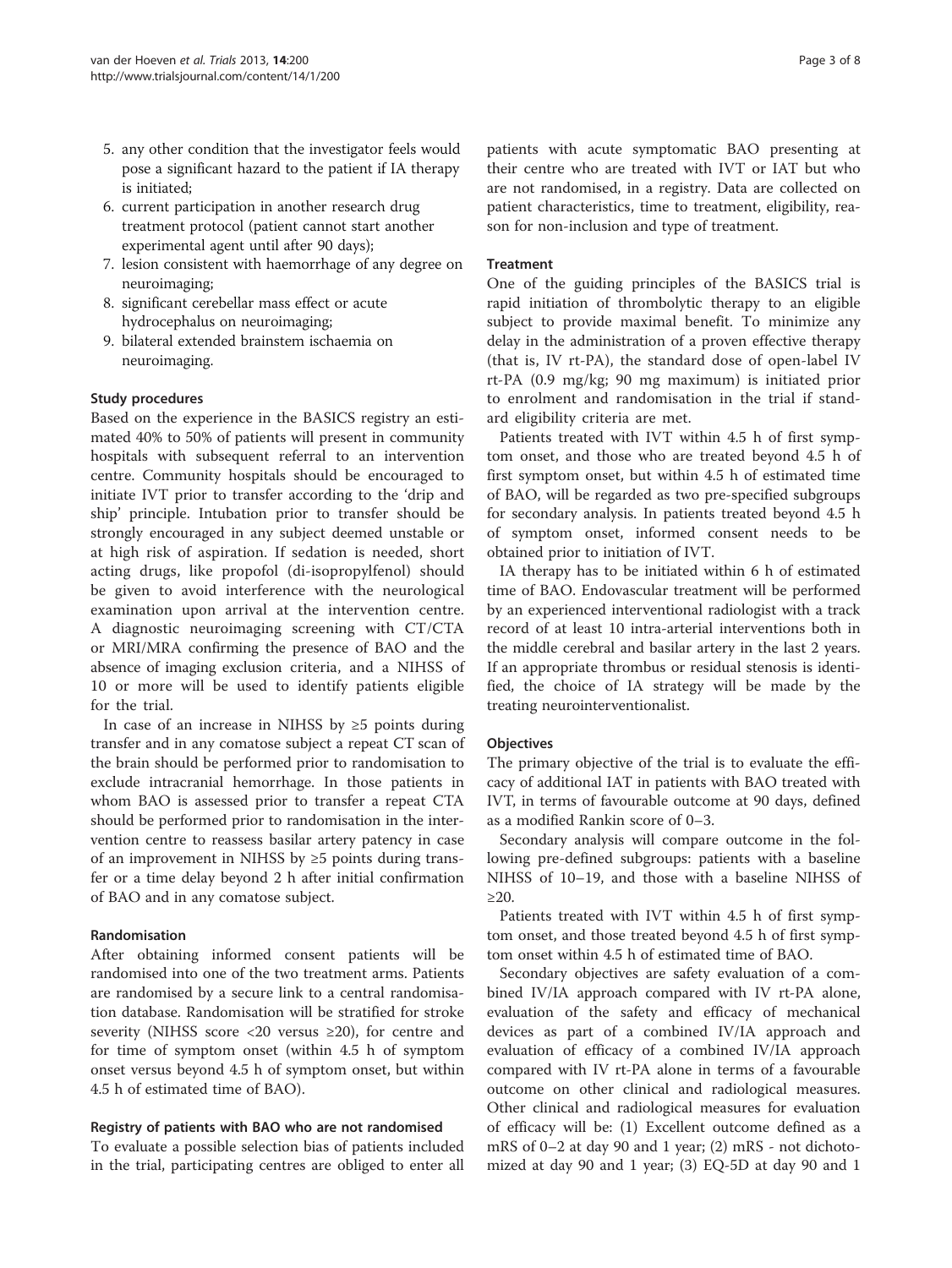year; (4) an improved early response to treatment as determined by a reduction in NIHSS by 5 points or more at 24 h; (5) a CT or MR angiography assessment of basilar artery patency at 24 h, and (6) the extent of cerebral infarction as measured by the pc-ASPECTS score on NCCT (non-contrast CT) or MRI at 24 h. The primary measures for evaluation of safety will be symptomatic intracranial haemorrhage or intracranial haemorrhage contributing to patients' death as determined by the study safety committee confirmed on neuroimaging within 3 days of treatment initiation (CT or MRI), or overall mortality at 90 days.

#### Follow-up

Length of follow-up will be 1 year with a blinded exam at day 90 (mRS, EQ-5D) and telephone surveys at 30 days (mRS) and 1 year (mRS, EQ-5D).

#### Statistical considerations

#### **Power calculation**

Assuming an absolute increase of 10% of favourable outcome at 90 days by additional IA therapy compared to optimal medical care alone, we calculated that 712 patients would be needed. This calculation was based on a type 1 error of 5%, a type 2 error of 20%, and a presumed incidence of the primary outcome event of 30% in the group treated with optimal medical care. This latter incidence was based on data of the BASICS registry study [[2\]](#page-6-0). Based on these assumptions the trial would yield a risk ratio of 1.33 with a 95% confidence interval of 1.09 to 1.63, that is, a relative increase of 33% more patients with a favourable outcome with additional IA therapy. The sample size formula used originated from the standard work on clinical trials by SJ Pocock [\[15](#page-7-0)]. To account for potential dropout a target of 750 patients was set.

Continuous data will be summarised with means and standard deviations. For count data percentages will be given.

The primary aim of the univariable analysis is to compare the proportion of patients with a favourable outcome at 90 days between the two treatment groups. For this purpose a risk ratio with corresponding 95% CI will be calculated. The analyses will be based on the intention-to-treat principle.

Multivariable analyses will only be carried out if important incomparability is detected between the two treatment groups. In that case risk ratios will be calculated that are adjusted for the variables that show baseline imbalance. To this end Poisson regression will be used, similar to that used in the BASICS registry study [[2\]](#page-6-0).

#### Safety reporting

An adverse event (AE) is any unfavourable and unintended sign, symptom, or disease occurring during the follow-up period of the study. Adverse events occurring after randomisation will be recorded on the adverse event page of the CRF. A serious adverse event (SAE) is defined as any adverse event that results in: (1) death; (2) a life-threatening condition; (3) inpatient hospitalisation or prolongation of existing hospitalisation; or (4) persistent or significant disability/incapacity.

Adverse reactions are all untoward and unintended responses to the investigational treatment related to any dose or device used.

Serious unexpected adverse reactions (SUSARs) are adverse reactions, of which the nature, or severity, is not consistent with the applicable product information.

All SAEs and SUSARS will be reported to and collected by the data coordination unit. An Internal Safety Committee will review safety data on an ongoing basis, including monitoring the trend in serious adverse outcome events and submitting reports to regulatory agencies and the data safety monitoring board (DSMB).

#### **Monitoring**

An independent DSMB will monitor the trial. For efficacy a symmetrical two-sided stopping rule will be used. The size of the trial is based on the assumption of a 10% absolute increase of the proportion of patients with a favourable outcome treated with additional IA therapy as compared with optimal medical care alone. If the observed benefit is 'clearly' larger or if optimal medical care appears to be better than additional IA therapy early termination of the trial may be recommended. A restricted procedure will be used with alpha equal to 0.05 and a power of 0.80 [[16\]](#page-7-0).

Safety will be monitored as follows. The BASICS registry observed that the risk of symptomatic intracranial haemorrhage (sICH) in patients treated with IA therapy was 14% (95% CI 10-18%) and 7% (95%CI 3-11%) in those treated with IVT only [[2\]](#page-6-0). A more than two-fold excess of symptomatic intracranial haemorrhage in the group treated with additional IA therapy as compared with maximum supportive treatment may therefore be considered as problematic. However, symptomatic intracranial haemorrhage is a contributing component of the primary outcome and hence is weighed during monitoring of this outcome. A higher than expected sICH rate in the absence of a significant difference in functional outcome may therefore lead to a decision to put the trial on hold to analyse the reason for this higher sICH rate and the need to change treatment recommendations such a adjustments in the dose of thrombolytics used or the use of specific devises.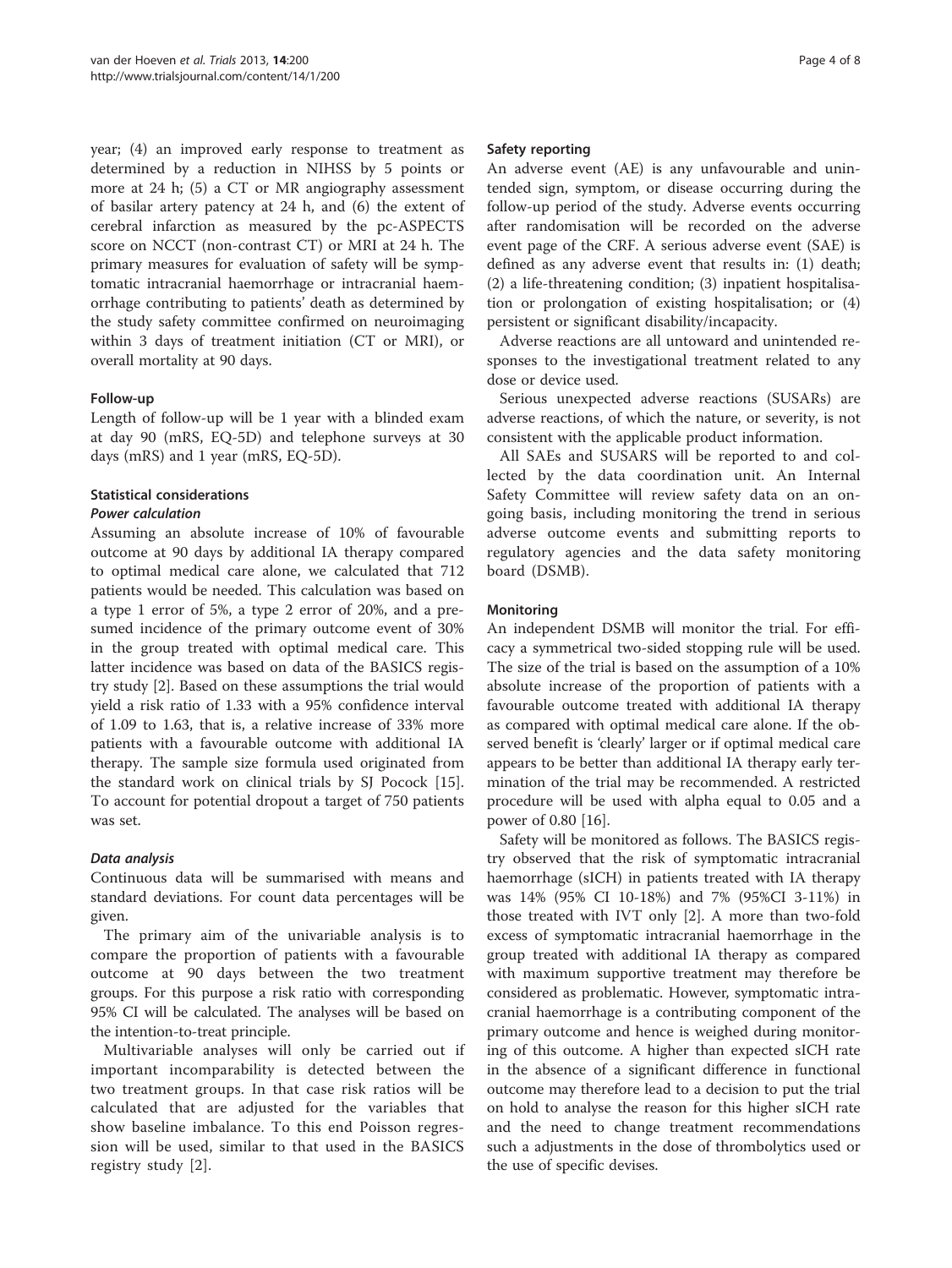The BASICS Trial Office will put an active follow-up system into effect, such that for each patient 90-day follow-up data and those on the occurrence of symptomatic intracranial haemorrhage are obtained without delay. The first interim analysis will be performed at the moment the 3-month follow-up data are available on the first 10 patients randomised. Every 4 months thereafter the DSMB will be given the latest follow-up data and will advise the steering committee about the continuation of the trial based on these data. Thus a sequential monitoring process is installed based on the procedures described by Whitehead in 1997 [\[16](#page-7-0)]. For this purpose the program PEST 4 will be used. The recommendation on the continuation will be based on: (1) stopping rules as described above; and (2) the most recent information from medical literature or congresses in the field of cerebrovascular disease.

#### Ethical considerations

The study will be conducted according to the principles of the Declaration of Helsinki (www.wma.net21-10-2008) and in accordance with the Dutch Medical Research Involving Human Subjects Act (WMO). The BASICS trial was approved by the ethics committee of the St. Antonius Hospital on 20 January 2011 and is registered under number R-10.39A. National ethical approval was given by the Central Commission of Human Research (CCMO) on 21 December 2010 and is registered under number NL33550.100.10. Approval by the local medical ethical review board is required for each participating centre before start of patient inclusion.

Patients or their legal representatives will be informed about the trial by their treating neurologist or neurology resident who will also obtain informed consent. In acute situations or if the patient is incapable to give written informed consent oral informed consent may be obtained. In case of oral informed consent a witness (for example, family or nurse) should be present when the information is presented to the patient or patient representative. A written summary that describes the essential information will be presented to the patient or patient representative. The witness, and responsible neurologist or neurology resident will sign this document.

In case of a subject with severe decrease of consciousness (along with national legislations), informed consent can be obtained from the patient's proxy in person or by telephone as long as the identity of the proxy can be confirmed. If approved by the local ethical review board an independent physician can sign informed consent. Community hospitals are encouraged to obtain informed preliminary consent for trial participation of the subject or his proxy prior to transfer.

In patients who are not eligible for standard IVT because IVT cannot be initiated within 4.5 h of symptom

onset but who are treated within 4.5 h of estimated time of BAO informed consent has to be obtained prior to IVT. In those centres where CTA or MRA is not part of the standard acute stroke work-up informed consent has to be obtained prior to CTA or MRA.

#### Publication of the trial results

The trial results will be published by the members of the Executive and Steering Committee, on behalf of the investigators.

#### **Discussion**

There are several factors that distinguish patients with BAO from those with middle cerebral artery (MCA) occlusion that may warrant a different treatment approach:

Severity of deficit: previous studies have suggested a greater benefit of IA therapy in patients with a severe deficit.

High poor outcome rate: because of a higher poor outcome rate, patients with BAO have more to gain.

Collateral flow: the basilar artery not only receives collateral flow through cortical cerebellar branches, comparable to the cortical hemispheric branches of the MCA, but also by retrograde filling by the anterior circulation through the posterior communicating arteries as part of the circle of Willis. IVT may be more effective in the presence of good collateral flow, by attacking the thrombus from both sides.

Time window for treatment: the BASICS registry data suggest the presence of a longer time window from symptom onset to time of treatment. The PROACT studies used a limit of time from symptom onset to time of treatment of 6 h [[4,](#page-6-0)[17\]](#page-7-0). The IMS III study used a 5-h time window from symptom onset to initiation of IAT [[18\]](#page-7-0). The BASICS trial uses a 6-h time window from estimated time of BAO to initiation of IA treatment. The BASICS registry used the estimated time of symptom onset consistent with the clinical diagnosis of BAO to treatment rather than the more commonly used time of onset of any symptoms to treatment. Previous studies have shown that BAO is preceded by prodromal symptoms in >60% of patients [[19,20](#page-7-0)]. Most of these patients would be excluded from a potential trial using the time of onset of first symptom <4.5 h to treatment as an inclusion criterion. We believe that the results from the BASICS registry support the use of the estimated time of BAO rather than using the time of onset of any symptom to treatment as an inclusion criterion for the BASICS trial.

IVT versus IVT/IAT comparison: IV thrombolysis is the current standard of care in patients presenting with acute ischaemic stroke with a proven safety and efficacy and therefore should be regarded as the current 'Gold Standard' with which potential new treatment strategies should be compared.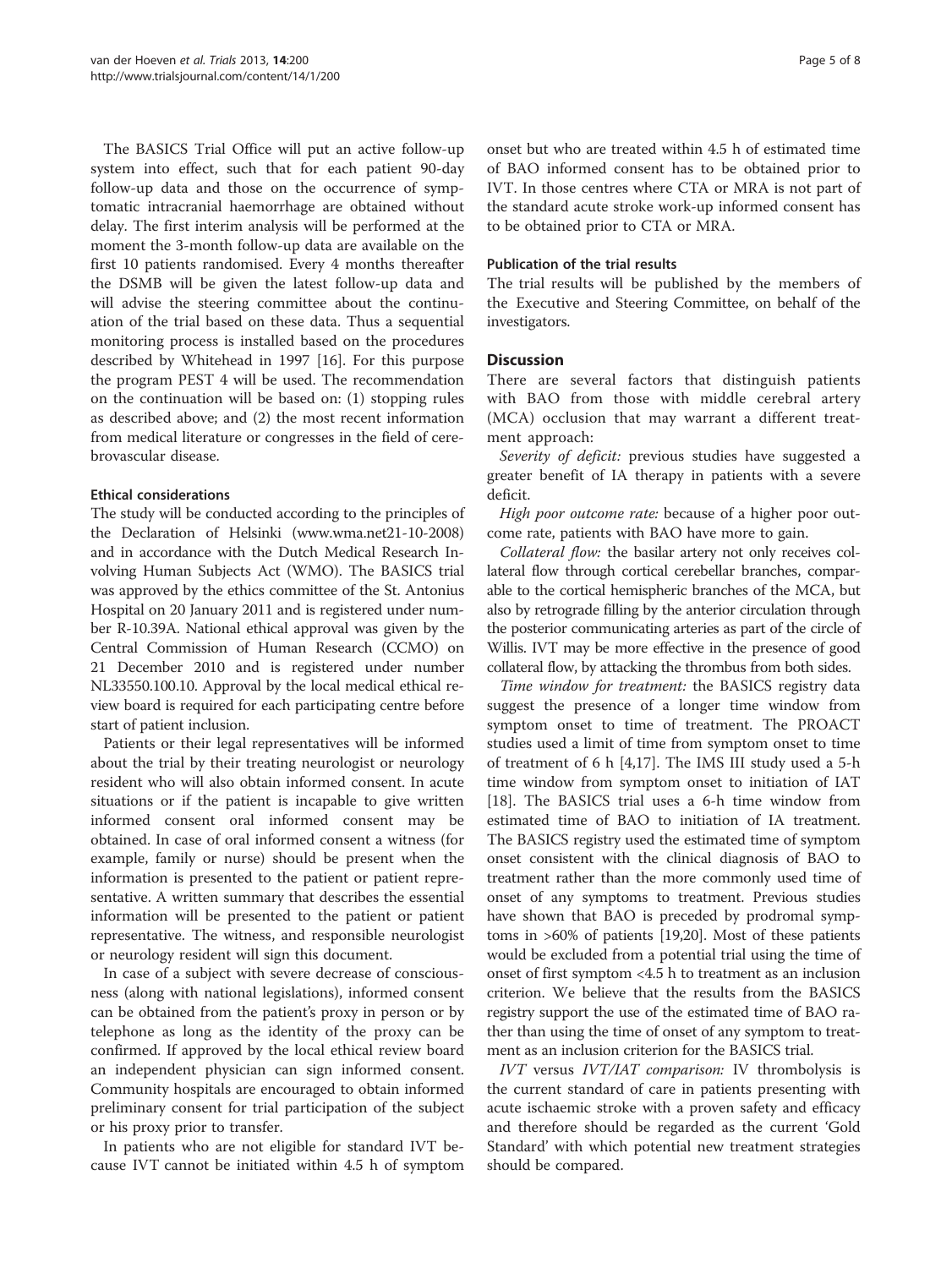The use of an IVT only arm in a trial of patients with acute symptomatic BAO is supported by the results of the BASICS registry in which no significant difference was found between IVT or IAT treated patients with a severe deficit [\[2](#page-6-0)].

The performance of a trial comparing IVT alone vs. IAT alone in patients with BAO does not seem feasible nor ethical. Referral of a patient to an intervention centre for randomisation between IVT vs. IAT alone would mean delaying the initiation of a treatment which is of proven benefit - whereas there is convincing evidence for the principle of 'time is brain', also in patients with BAO [[21,22](#page-7-0)]. The number of patients with BAO presenting directly to an intervention centre will be too limited. Patients with BAO only represent an approximate 5% of all IVT eligible patients, and only 40% of patients in the BASICS registry where admitted directly (without referral) to an intervention centre.

In order to include a sufficient number of patients the BASICS trial will therefore mainly depend on the inclusion of patients referred from non-intervention community hospitals. The non-intervention hospitals are encouraged to start IVT without delay before sending the patient with the clinical diagnosis of BAO to the intervention centre.

A combined IV and IA approach to acute ischaemic stroke therapy was designed to offer rapid initiation of IV rt-PA, followed by additional titrated local IA therapy, to patients with moderate-to-severe strokes (NIHSS ≥10). The goal was to achieve higher rates of early, successful reperfusion in a widely accessible manner. This approach has been tested in clinical trials of >200 patients, starting with the Emergency Management of Stroke (EMS) pilot trial from 1995 to 1996, followed by the Interventional Management of Stroke (IMS) I trial in 2001, the IMS II trial from 2003 to 2006, and several additional cohorts [[23](#page-7-0)-[25\]](#page-7-0). The data from EMS and IMS show that the combined approach to recanalisation may be more effective than standard IV rt-PA alone for moderate-to-severe (NIHSS  $\geq$ 10) strokes, while maintaining a similar safety profile. The recently published IMS III trial data did not show a significant difference in outcome comparing IV rt-PA with IV rt-PA followed by IAT in patients with a NIHSS of 8 or greater treated within 3 h [\[26](#page-7-0)]. Few patients with BAO were included, about 2% in both treatment arms. Furthermore, few patients had radiologic confirmation of occlusion and most patients in the IA arm were treated with IA thrombolysis or first generation thrombectomy devices, much less effective than the currently used stentretrievers [[27,28\]](#page-7-0).

#### IVT arm

The 4.5-h time window is based on the results of the ECASS III study [[7\]](#page-7-0). A time window of 0–4.5 h from symptom onset to treatment in patients with acute ischaemic stroke is widely accepted. The BASICS registry results show the safety of using a 0 to 4.5-h time window from estimated time of occlusion to treatment in patients with acute BAO [[2\]](#page-6-0).

#### IVT + IAT arm

Based on the results of the PROACT studies the 6-h time window for IA thrombolysis in patients with MCA occlusion is widely accepted [\[4](#page-6-0)[,17](#page-7-0)].

A case series of 69 patients treated with IA thrombolysis (urokinase, reteplase or alteplase) following full dose IVT showed the safety of full dose IVT followed by IA thrombolysis. Symptomatic haemorrhage occurred in four out of 69 (5.8%) patients [\[29](#page-7-0)].

The MERCI studies suggested safety of mechanical thrombectomy up to 8 h from symptom onset [[30\]](#page-7-0). The BASICS study shows that a time window of 0 to 6 h from estimated time of occlusion to IA treatment is safe in patients with a severe deficit while little can be gained in both IVT and IAT treated patients beyond the 6-h time window [\[2\]](#page-6-0).

The main theoretical advantage of an IA approach is the variety of treatment options, which can be tailored to the individual patient. Because of the variety in approved IA treatment options and the limited number of patients, the experience with specific devices or thrombolytics varies considerably among stroke centres both within and between countries. Limiting the use of treatment options would exclude centres from participation because of lack of experience with the selected device or thrombolytic despite ample experience in the use of alternative devices or thrombolytics. New devices or thrombolytics that become available during the study may be used in the IAT arm depending on national and local approval and experience. Prior approval by the steering committee needs to be obtained.

#### Trial organisation

The Steering Committee carries the ultimate responsibility for the trial. Specific tasks of the steering Committee are: (1) approval of the study protocol; (2) approval of amendments to the study protocol; (3) deciding whether or not to continue the trial based on the recommendation of the DMSB; (4) reviewing protocols for satellite studies; and (5) approval of reports and publication of the trial.

As of 18-10-2012, members of the Steering Committee are (in alphabetical order):

A. Algra\*, clinical epidemiologist, University Medical Center Utrecht, Utrecht, the Netherlands;- H.J. Audebert\*, neurologist, Charité Berlin, Berlin, Germany; E. Berge, neurologist, Oslo University Hospital Ullevål, Oslo, Norway; A. Ciccone, neurologist, Carlo Poma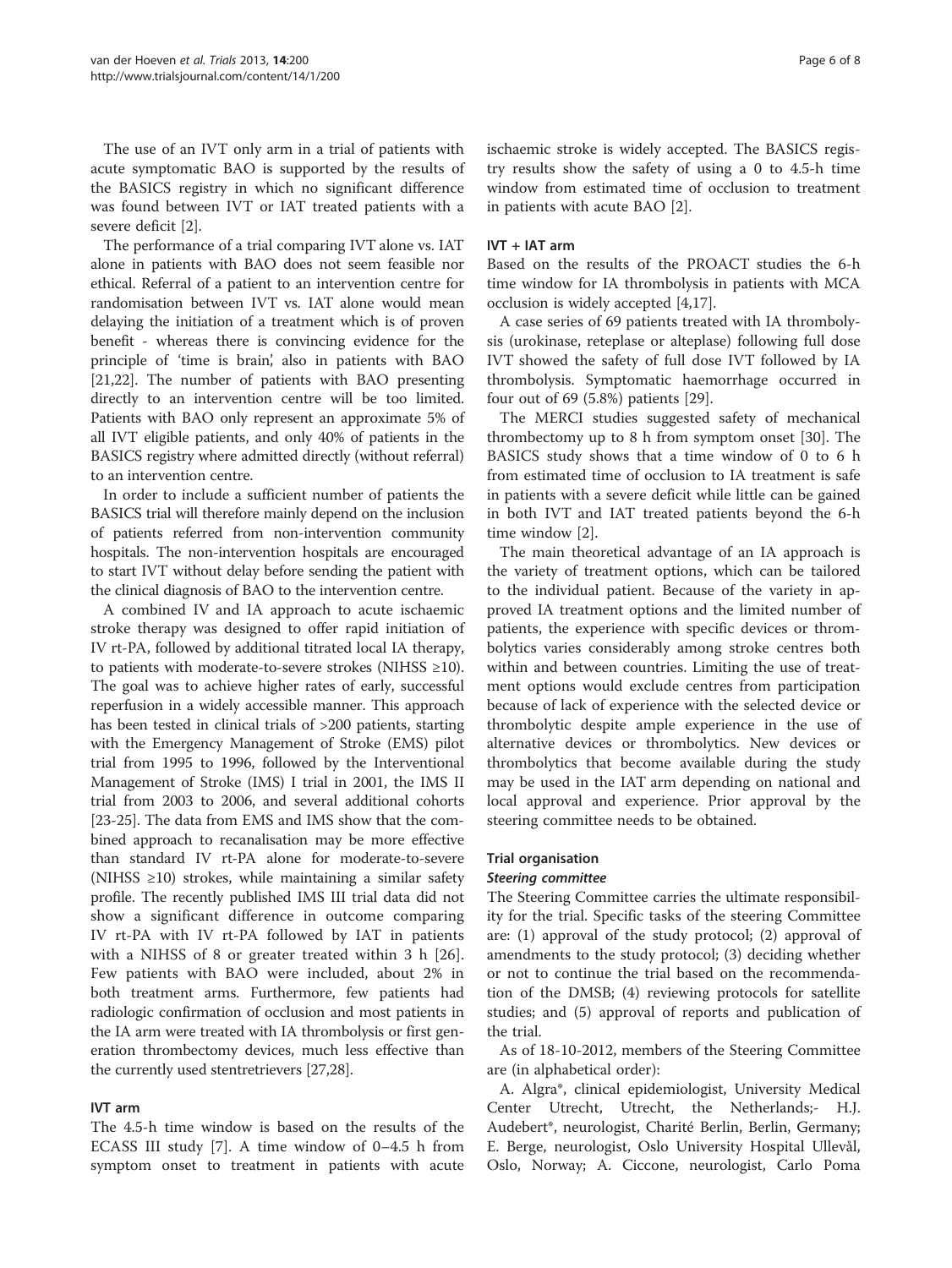<span id="page-6-0"></span>Hospital, Mantua, Italy; L.J. Kappelle\*, neurologist, University Medical Center Utrecht, Utrecht, the Netherlands; M. Mazighi, interventional neurologist, Bichat University Hospital, Paris, France; P. Michel\*, neurologist, University Medical Centre Vaudois, Lausanne, Switzerland; K.W. Muir, neurologist, University Medical Centre Glasgow, Glasgow, United Kingdom; V. Obach, neurologist, Clinic Hospital Barcelona, Barcelona, Spain; V. Puetz, neurologist, Dresden Stroke Centre, Dresden, Germany; W.J. Schonewille\*, neurologist, St. Antonius Hospital, Nieuwegein, the Netherlands, principal investigator; J.A. Vos\*, interventional radiologist, St. Antonius Hospital, Nieuwegein, the Netherlands, co-principal investigator; C.A.C. Wijman†, neurologist, Stanford University Medical Centre, Palo Alto, CA, USA; A. Zini, neurologist, St. Agostino-Estense Hospital, Modena, Italy.

- \* Also member of the Executive Committee
- † Deceased

### Executive Committee

As of 18 October 2012, members of the Executive Committee, who are responsible for the trial on a day-to-day basis, are all members of the Steering Committee indicated with an \* and E.J.R.J. van der Hoeven, radiology resident, St. Antonius Hospital, Nieuwegein, the Netherlands, coordinating investigator.

#### Trial Coordination Centre

The Trial Coordination Centre is located at the Neurology department in the St. Antonius Hospital Nieuwegein in the Netherlands.

#### Data Safety and Monitoring Board

An independent Data Safety and Monitoring Board, consisting of clinicians familiar with the treatment of stroke, a biostatistician and a neuro-interventionalist, has been established to monitor the progress of the trial. Details on the advice(s) of the DSMB will be notified to the Steering Committee and the METC that approved the protocol. With this notification a statement will be included indicating whether the advice will be followed.

As of 15 April 2011, members of the Data Safety and Monitoring Board, are (in alphabetical order): K.T. Hoffmann, interventional radiologist, University of Leipzig, Leipzig, Germany; P. Lyden, neurologist, Cedars-Sinai MC, Los Angeles, CA, USA (Chair); R. Raman, Biostatistician, University California, San Diego, CA, USA; D. Toni, neurologist, University 'La Sapienza', Rome, Italy.

#### Trial status

The trial started in October 2011 in the coordinating centre, the St Antonius Hospital Nieuwegein with the inclusion of the first patient. Eleven other centres in the Netherlands, Switzerland, Czech Republic and Italy have joined since then. As of July 2013 21 patients have been randomised. In Germany, France and Spain the protocol is awaiting national ethical approval. Several other Dutch, German, French, Czech, Swiss, Italian, Spanish and Norwegian centres have indicated that they are interested in participating [\(www.basicstrial.com](www.basicstrial.com)).

#### Competing interests

The authors declare that they have no competing interests.

#### Authors' contributions

EJRJH participated in writing the protocol and is concerned with patient recruitment and data management. WJS wrote the protocol, applied for financial support and is involved in patient recruitment. AA participated in writing the protocol and is responsible for data analysis. LJK, PM and KWM participated in writing the protocol, applied for financial support and are involved in patient recruitment. HJA, EB, AC, MM, VP, MR, JAV, CACW and AZ participated in writing the protocol and are involved with patient recruitment. All authors have read and approved the manuscript.

#### Acknowledgements

The BASICS trial is funded by the St. Antonius Hospital, the Dutch Heart Foundation (grant number 2010B151) and the Swiss Heart Foundation.

#### Author details

<sup>1</sup>Department of Radiology, St. Antonius Hospital, PO Box 2500, 3430, EM, Nieuwegein, The Netherlands. <sup>2</sup>Department of Neurology, St. Antonius Hospital, PO Box 2500, 3430, EM, Nieuwegein, The Netherlands. <sup>3</sup>Department of Neurology and Neurosurgery, Rudolf Magnus Institute for Neuroscience, University Medical Center Utrecht, HP G 03.228, PO Box 85500, 3508, GA, Utrecht, The Netherlands. <sup>4</sup>Julius Center for health Sciences and Patient Care, University Medical Center Utrecht, HP STR 6.131, PO Box 85500, 3508, GA, Utrecht, The Netherlands. <sup>5</sup>Center for Stroke Research Berlin and Department of Neurology, Charité Universitätsmedizin Berlin, Campus Benjamin Franklin, Hindenburgdamm 30, 12200 Berlin, Germany. <sup>6</sup>Department of Internal Medicine, Oslo University Hospital Ullevål, NO-0407 Oslo, Norway. <sup>7</sup>Department of Neurology and Stroke Unit, Carlo Poma Hospital, Strada Lago Paiolo 10, 46100 Mantua, Italy. <sup>8</sup>Department of Neurology and Stroke Centre, Bichat University Hospital, 46 rue henri Huchard, 75018 Paris, France. 9 Department of Clinical Neurosciences CHUV, BH/13/204 Rue du Bugnon 46, CH-1011 Lausanne, Switzerland. <sup>10</sup>Institute of Neurosciences & Psychology, Southern General Hospital, University of Glasgow, Glasgow G51 4TF, UK. <sup>11</sup>Comprehensive Stroke Center, Hospital Clinic de Barcelona, Villarroel 170, 08036 Barcelona, Spain. 12Department of Neurology, Dresden University Stroke Centre, Technical University Dresden, Fetscherstraße 74, 01307 Dresden, Germany. 13Stanford University Medical Center, Stanford Stroke Center, 780 Welch Road, Suite 205, Palo Alto, CA 94304, USA. <sup>14</sup>Stroke Unit, Department of Neuroscience, University of Modena and Reggio Emilia, St. Agostino-Estense Hospital, AUSL, Modena, Italy.

#### Received: 6 March 2013 Accepted: 2 July 2013 Published: 8 July 2013

#### References

- 1. Leys D: Atherothrombosis: a major health burden. Cerebrovasc Dis 2001,  $2:1-4$ .
- 2. Schonewille WJ, Wijman CA, Michel P, Rueckert CM, Weimar C, Mattle HP, Engelter ST, Tanne D, Muir KW, Molina CA, Thijs V, Audebert H, Pfefferkorn T, Szabo K, Lindsberg PJ, de Freitas G, Kappelle LJ, Algra A: Treatment and outcomes of acute basilar artery occlusion in the Basilar Artery International Cooperation Study (BASICS): a prospective registry study. Lancet Neurol 2009, 8:724–730.
- 3. Group. TNIoNDaSr-PASS: Tissue plasminogen activator for acute ischemic stroke. N Engl J Med 1995, 333:1581-1587
- 4. Furlan A, Higashida R, Wechsler L, Gent M, Rowley H, Kase C, Pessin M, Ahuja A, Callahan F, Clark WM, Silver F, Rivera F: Intra-arterial prourokinase for acute ischemic stroke. The PROACT II study: a randomized controlled trial. Prolyse in Acute Cerebral Thromboembolism. JAMA 1999, 282:2003–2011.